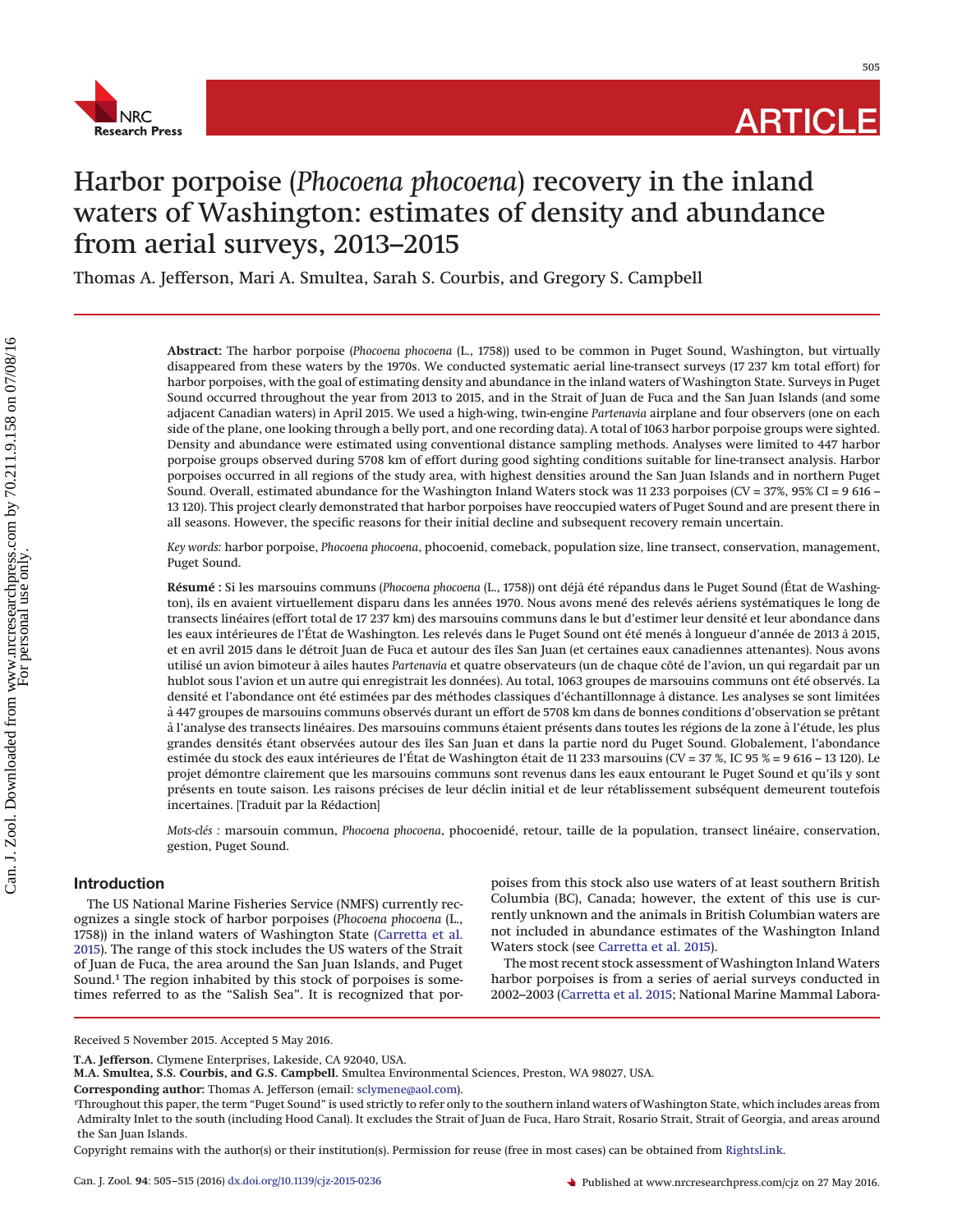<span id="page-1-0"></span>**Fig. 1.** Map of the overall study area where harbor porpoises (*Phocoena phocoena*) were monitored, showing the Northern Waters survey region and the three regions of the Puget Sound portion of the study area. Place names mentioned in the text and planned track lines are also shown. Figure appears in color on the Web.



tory (NMML), unpublished data). The NMML study involved a total of 2556.3 km of survey effort, with density and abundance estimated for two regions within the study area in US waters as follows (for locations see [Figs. 1](#page-1-0) and [2\)](#page-2-0) — region I: abundance 1125 porpoises (coefficient of variation (CV) = 42%); region J: abundance 9558 porpoises (CV = 38%); total study area: abundance 10 682 porpoises (CV = 38%). These surveys used a *g*(0) correction factor of 0.292 to account for animals missed on the track line [\(Laake et al. 1997\)](#page-9-1). This assessment is now over 12 years old and is considered out of date, based on the National Oceanic and Atmospheric Administration's (NOAA) Guidelines for Assessing Marine Mammal Stocks (see [Wade and Angliss 1997\)](#page-10-0). Also, at the time of the 2002–2003 survey, harbor porpoises had not been observed in Puget Sound in recent surveys (except for small numbers in northern Admiralty Inlet), and thus no surveys were conducted in Puget Sound for that assessment (see [Carretta et al. 2015;](#page-9-0) [Evenson et al. 2016\)](#page-9-2).

Recent opportunistic sightings, strandings, and fisheries bycatches indicate that harbor porpoises have reoccupied much or all of Puget Sound in significant numbers since the 2002–2003 surveys (see Ü [2009;](#page-10-1) [Anderson 2014;](#page-9-3) [Huggins et al. 2015;](#page-9-4) [Evenson](#page-9-2) [et al. 2016\)](#page-9-2). [Evenson et al. \(2016\)](#page-9-2) recently estimated harbor porpoise density from opportunistic observations collected during annual seabird surveys. They documented an overall increase in harbor porpoise density in inland Washington and a recovery of numbers in Puget Sound, but estimates of abundance were not presented. Thus, a new assessment that included Puget Sound was clearly needed. The present study was designed to provide updated information needed for management of the entire Washington Inland Waters harbor porpoise stock, including all the waters of Puget Sound. It combines information collected during aerial surveys for marine mammals in Puget Sound waters from 2013 to 2015 with information from surveys in the San Juan Islands area and Strait of Juan de Fuca in spring 2015, and uses the combined data set to produce a new stock assessment for the Washington Inland Waters harbor porpoise stock.

## **Materials and methods**

#### **Study period and area description**

The study area included the inland waters of Washington State, plus some adjacent waters of southern BC, Canada. This region is sometimes referred to as the "Salish Sea". The overall study area was divided into 4 geographical regions and 12 subregions within US and Canadian waters [\(Figs. 1,](#page-1-0) [2\)](#page-2-0). Geographic survey strata were as follows:

- 1. Northern Waters region (incorporating the subregions used by NMML (unpublished) of the US Strait of Juan de Fuca (subregion I), US San Juan Islands and Haro Strait area (subregion J), Canadian Strait of Juan de Fuca (subregion IC), and Canadian Gulf Islands area (subregion JC),
- 2. Hood Canal region,
- 3. North Puget Sound region (incorporating the subregions of Admiralty Inlet, East Whidbey, and South Whidbey), and
- 4. South Puget Sound region (incorporating the subregions of Seattle, Bainbridge, Vashon, and Southern Puget Sound).

Extensive surveys (4902.0 km of suitable effort; see below) were conducted in Puget Sound (including Hood Canal, which is sometimes considered to not be a part of Puget Sound) throughout the seasons from 2013 to 2015, providing the ability to examine seasonal changes in density (see [Table 1\)](#page-2-1). In April of 2015, to assess abundance and density of the Washington Inland Waters harbor porpoise stock, we conducted an additional set of surveys of the San Juan Islands, southern Strait of Georgia, waters west of Whidbey Island, and the Strait of Juan de Fuca. These latter surveys occurred during a 5-day period with much lower effort (806.2 km suitable), but the same field methods. The more northern study area did not include Admiralty Inlet, as that area was already covered under the Puget Sound surveys. The overall study area thus covered all of Puget Sound, including Hood Canal, and north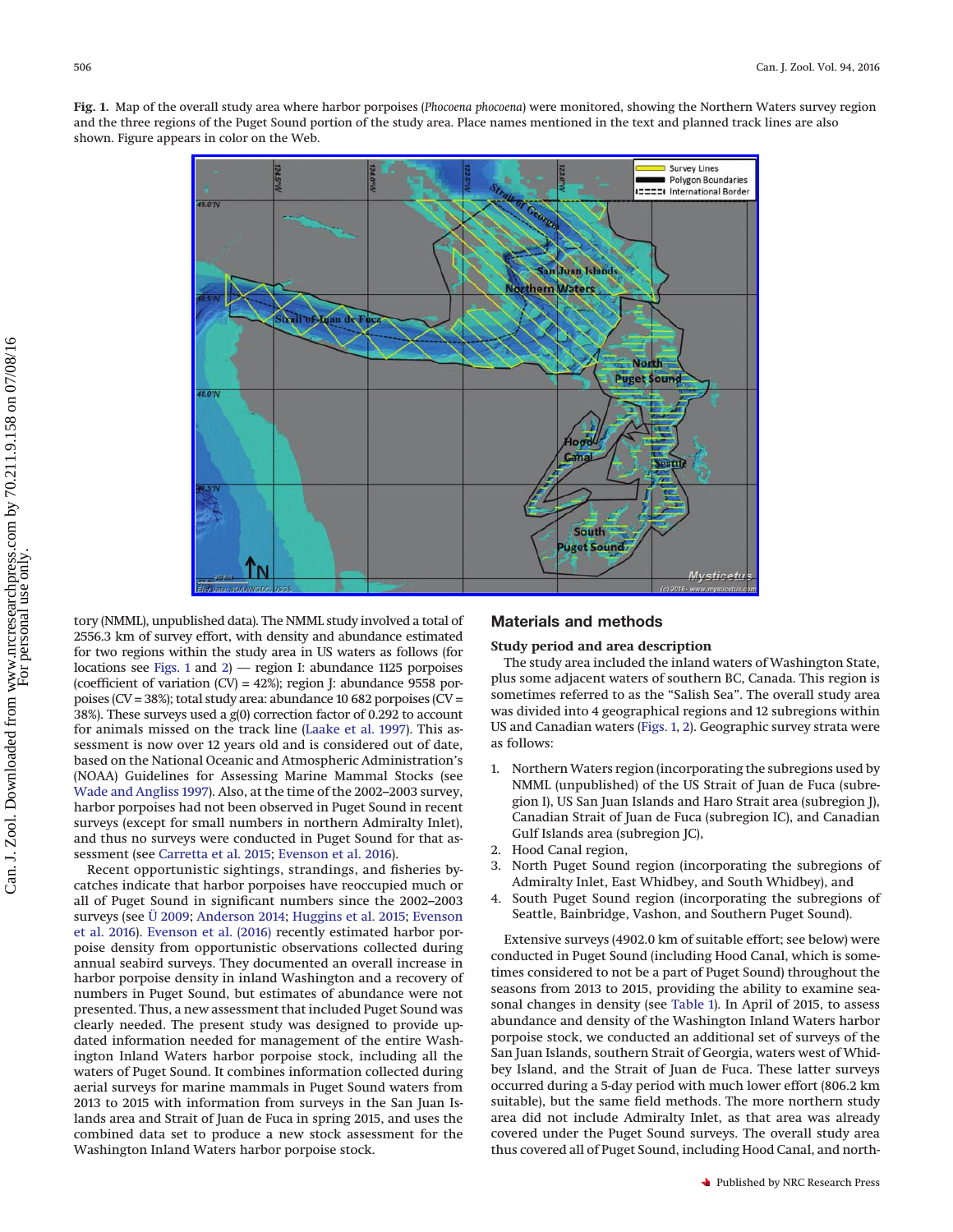<span id="page-2-0"></span>**Fig. 2.** Detailed map of the overall study area where harbor porpoises (*Phocoena phocoena*) were monitored, showing the 12 survey subregions. Planned track lines are also shown. Figure appears in color on the Web.



<span id="page-2-1"></span>**Table 1.** Dimensions of survey subregions and amount of useable survey effort completed (systematic, Beaufort sea states 0–2, cloud cover ≤50%) in the study of harbor porpoises (*Phocoena phocoena*).

|                   |                                       |            |              | Survey effort (km) |        |          |          |  |  |
|-------------------|---------------------------------------|------------|--------------|--------------------|--------|----------|----------|--|--|
| Region            | Subregion                             | Country    | Size $(km2)$ | Winter             | Spring | Summer   | Autumn   |  |  |
| North Puget Sound | <b>Admiralty Inlet</b>                | <b>USA</b> | 255.2        | $\bf{0}$           | 95.9   | 112.2    | 91.4     |  |  |
|                   | East Whidbey                          | <b>USA</b> | 646.0        | 0                  | 384.8  | 387.9    | 349.4    |  |  |
|                   | South Whidbey                         | <b>USA</b> | 267.7        | $\bf{0}$           | 137.1  | 162.0    | 74.2     |  |  |
| Hood Canal        | Hood Canal                            | <b>USA</b> | 391.1        | 0                  | 236.3  | 183.8    | 240.6    |  |  |
| South Puget Sound | Seattle                               | <b>USA</b> | 211.3        | $\bf{0}$           | 112.0  | 101.0    | 167.8    |  |  |
|                   | Bainbridge                            | <b>USA</b> | 93.8         | 0                  | 68.4   | 60.2     | 59.4     |  |  |
|                   | Southern Puget Sound                  | <b>USA</b> | 455.8        | $\Omega$           | 408.9  | 365.7    | 388.8    |  |  |
|                   | Vashon                                | <b>USA</b> | 316.5        | $\bf{0}$           | 214.6  | 201.0    | 304.6    |  |  |
| Northern Waters   | Subregion I (Strait of Juan de Fuca)  | <b>USA</b> | 915.0        | $\Omega$           | 114.3  | 0        |          |  |  |
|                   | Subregion J (San Juan Islands)        | <b>USA</b> | 3746.0       | $\Omega$           | 417.7  | $\Omega$ | 0        |  |  |
|                   | Subregion IC (Strait of Juan de Fuca) | Canada     | 929.0        | $\Omega$           | 79.7   | $\Omega$ | $\Omega$ |  |  |
|                   | Subregion JC (Gulf Islands)           | Canada     | 1575.0       | 0                  | 194.5  | $\Omega$ | 0        |  |  |
|                   |                                       | Total      | 9802.4       | $\bf{0}$           | 2464.2 | 1573.8   | 1676.2   |  |  |

ern Washington inland waters, plus some adjacent inland waters of BC, Canada [\(Figs. 1,](#page-1-0) [2;](#page-2-0) see also [Smultea et al. 2015\)](#page-10-2).

### **Survey design and procedures**

Predetermined transect lines were planned to provide even coverage of each subregion of the study area. In Puget Sound, survey lines ran east–west, generally perpendicular to depth contours. Transect lines for the Northern Waters (San Juan Islands and Strait of Juan de Fuca) area were drawn up to be generally consistent with the previous 2002–2003 survey of the stock. The survey lines of San Juan Islands and Gulf Islands areas were nonoverlapping, running at 135° from the vertical and spaced at about 5.55 km apart. In the Strait of Juan de Fuca, survey lines were oriented as overlapping sawtooth lines with wider spacing (about 11.1 km). The planned track lines are shown in [Figs. 1](#page-1-0) and [2,](#page-2-0) whereas the actual track lines completed and used in the analyses are shown in [Fig. 3.](#page-3-0)

Aerial surveys were conducted from a *Partenavia* P68-C or a *Partenavia* Observer high-wing, twin-engine airplane. One pilot and four professionally trained marine mammal biologists (at least two with over 10 years of related experience) were aboard the aircraft. Two biologists served as observers in the center seats of the aircraft looking through bubble windows on each side of the plane. The third biologist observed through the belly window, looking down beneath the plane from behind the center row of seats. The fourth observer was the data recorder in the front right copilot seat. The belly observer was positioned to ensure that no sightings were missed directly below the plane "on or near" the survey line, to meet line-transect analysis assumptions (see [Buckland](#page-9-5)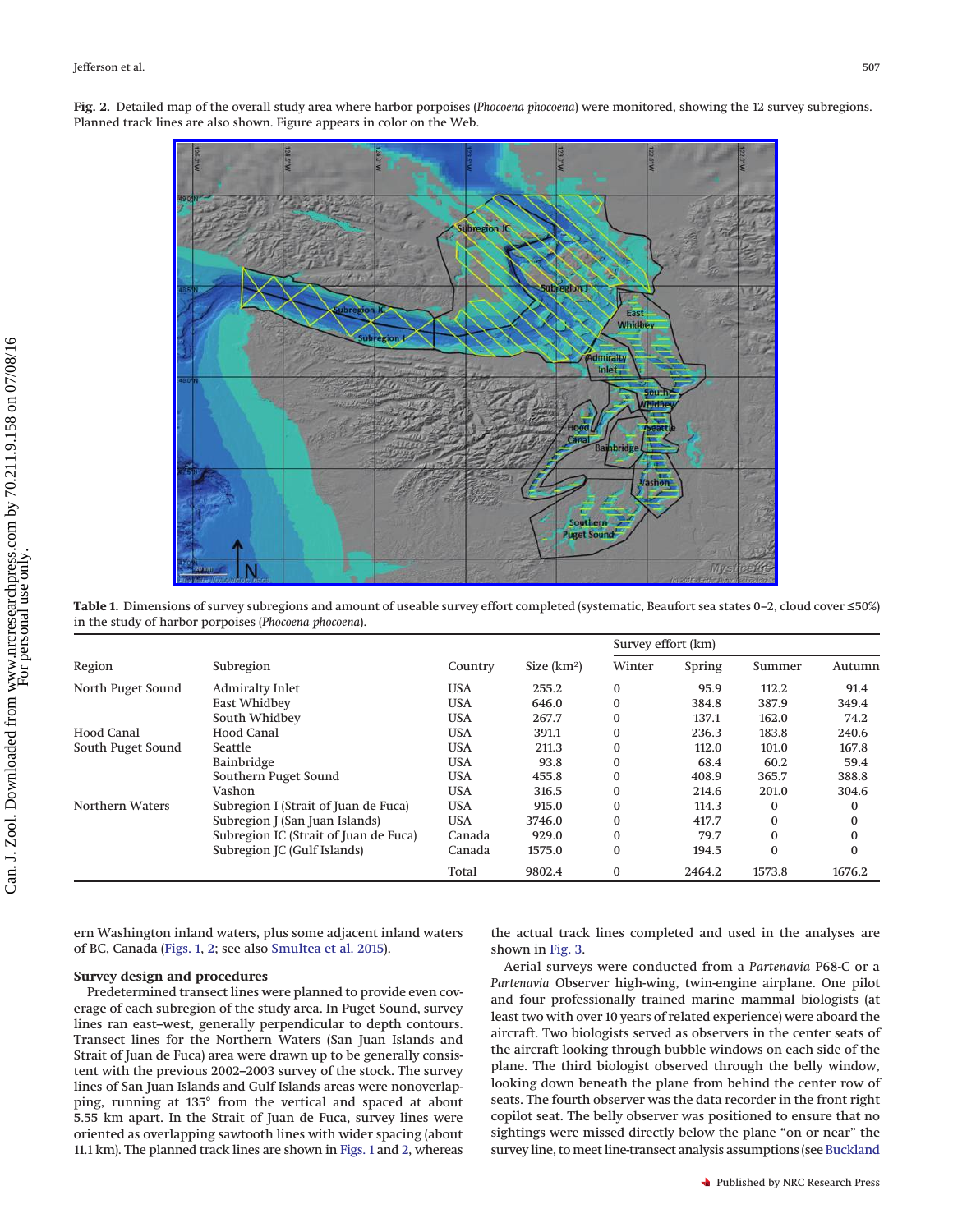<span id="page-3-0"></span>**Fig. 3.** Map of the overall study area where harbor porpoises (*Phocoena phocoena*) were monitored, showing the actual track lines completed and used in the analyses. Figure appears in color on the Web.



[et al. 2001\)](#page-9-5). Surveys were flown at speeds of approximately 185 km/h (100 knots) and a target altitude of 234 m (750 feet). Inclinometer declination angle readings to marine mammal sightings (taken when sightings were perpendicular to the track line) were entered by the recorder into a laptop computer running Mysticetus™ Observation software (available from [http://](http://mysticetus.com/) [mysticetus.com/\)](http://mysticetus.com/), which automatically calculated perpendicular distance to the sighting and displayed it on a bathymetric map. Most sightings were dealt with in passing mode; only a small number of sightings were circled (off-effort) to confirm species identifications.

#### **Data analysis**

We used conventional line-transect methods (also known as conventional distance sampling or CDS) to analyze the aerial survey data for estimating density and abundance of marine mammals [\(Buckland et al. 2001\)](#page-9-5). To meet assumptions of line-transect theory, data were filtered and subsequent analyses limited to sighting and effort data collected only during good sighting conditions (i.e., these are termed "suitable" data):

- On systematic transect lines (i.e., transit and connector effort were excluded).
- In Beaufort sea states 0–2 (following protocol of [Calambokidis](#page-9-6) [et al. 1997;](#page-9-6) [Laake et al. 1997\)](#page-9-1).
- In conditions with cloud cover of 50% or less (see [Laake et al.](#page-9-1) [1997\)](#page-9-1). Laake used the criteria of 25% or less cloud cover in analyzing the 2002–2003 survey, but we relaxed this standard slightly to ensure adequate sample sizes for analysis.

Because we restricted analyses to only those periods that were considered good sighting conditions, we did not use environmental covariates in our analysis. Filtered data were assembled into Excel™ spreadsheets for preparation of the input files that were analyzed using DISTANCE version 6.2 software, release 1 (see [Thomas et al. 2010\)](#page-10-3). Estimates of density and abundance (and their

associated coefficients of variation) were calculated using the following standard formulae:

$$
D = \frac{n \cdot f(0) \cdot E(s)}{2 \cdot L \cdot g(0)}
$$
  
\n
$$
N = \frac{n \cdot f(0) \cdot E(s) \cdot A}{2 \cdot L \cdot g(0)}
$$
  
\n
$$
CV = \sqrt{\frac{\text{var}(n)}{n^2} + \frac{\text{var}[f(0)]}{[f(0)]^2} + \frac{\text{var}[E(s)]}{[E(s)]^2} + \frac{\text{var}[g(0)]}{[g(0)]^2}}
$$

where *D* is density (of individuals), *n* is the number of on-effort sightings, *f*(0) is the detection function evaluated at zero distance, *E*(*s*) is the expected mean group size (using size-bias correction in DISTANCE), *L* is the length of transect lines surveyed on effort, *g*(0) is the track-line detection probability, *N* is the abundance, *A* is the size of the study area, CV is the coefficient of variation, and var is the variance.

Due to relatively small sample sizes, we combined data from the overall study area to calculate a single pooled estimate of the detection function and effective strip width (ESW) for the surveys, which was applied to all estimates [\(Fig. 4A\)](#page-4-0). We followed the same procedures for estimates limited to the Puget Sound portion of the study area [\(Fig. 4B\)](#page-4-0). Since we restricted analyses to only good– excellent sighting conditions, we did not stratify estimates by Beaufort sea state or other environmental parameters. We produced stratified estimates of density and abundance for all survey subregions plus a global estimate (for all subregions pooled) for the entire US study area, as well as for the overall study area (including Canadian waters). Seasonal stratification used the following definitions: winter (Dec.–Feb.), spring (Mar.–May), summer (June–Aug.), and autumn (Sept.–Nov.). To avoid potential overestimation of group size, we used the size-bias-adjusted estimate of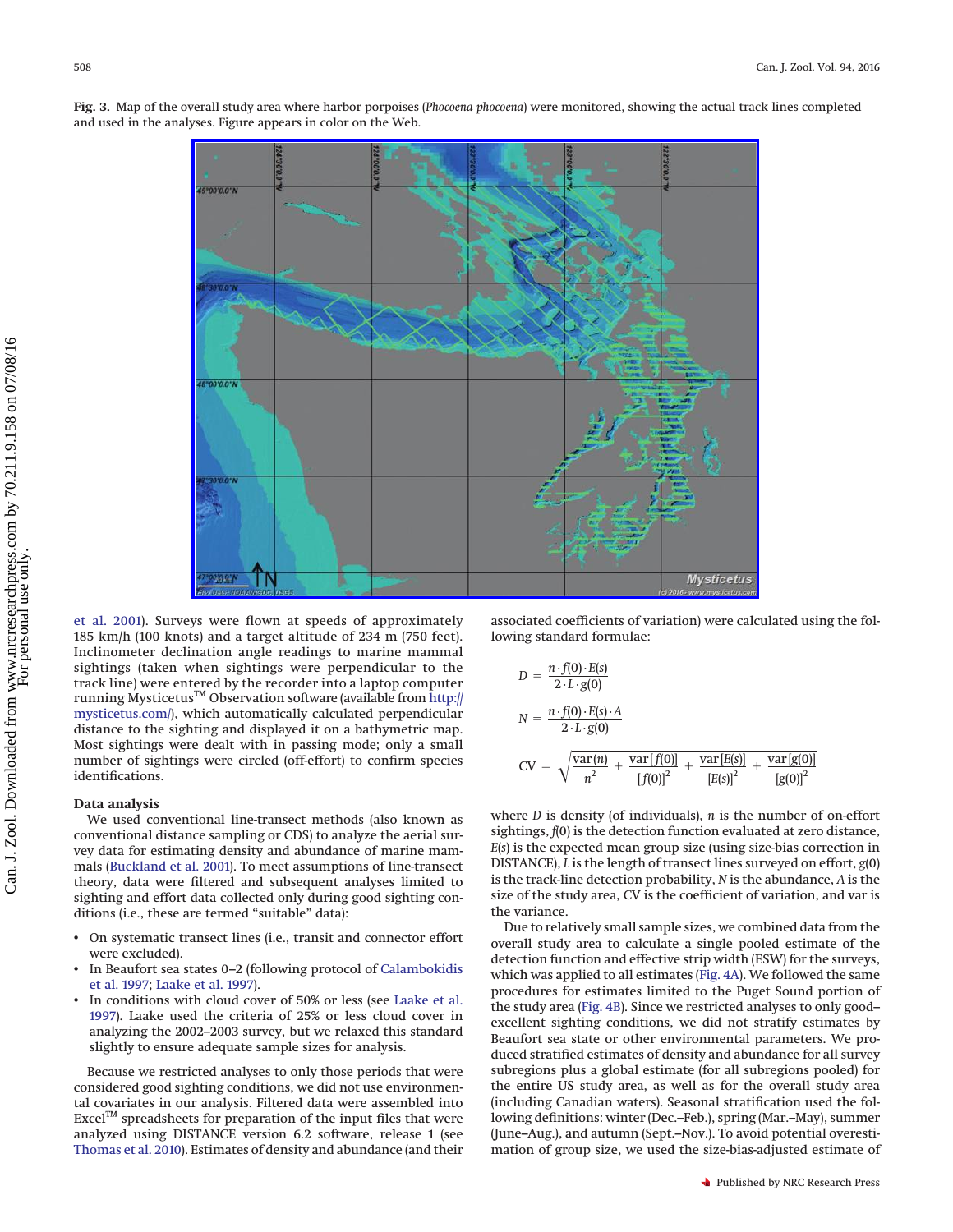<span id="page-4-0"></span>**Fig. 4.** Histograms of perpendicular sighting distances and fitted detection functions for the entire study area where harbor porpoises (*Phocoena phocoena*) were monitored, including Canadian waters (A) and the Puget Sound portion of the study area (B). Fitted functions are both half-normal models with hermite polynomial adjustments. Figure appears in color on the Web.



mean group size available in DISTANCE. To facilitate modeling, we experimented with various truncation distances and chose 0.4–0.5 km as the distance accommodating the best fit of the data (based largely on satisfying the "shape criterion" and minimizing the resulting variances). We modeled the data with the halfnormal (with hermite polynomial and cosine adjustments) and hazard rate (with simple polynomial and cosine adjustments) models. The model with the lowest value of Akaike's information criterion (AIC) was selected for the final estimates.

Track-line detection probability (*g*(0)) could not be estimated from the data collected in this study. We did not conduct diving experiments, nor use independent observers, and therefore we did not have data available from our surveys to estimate a value for *g*(0). We, therefore, made use of values of *g*(0) from a previous dedicated study by [Laake et al. \(1997\)](#page-9-1) undertaken on harbor porpoise within our study area. [Laake et al. \(1997\)](#page-9-1) used nearly identical methods and equipment to ours and we modeled our survey procedures after theirs; we therefore feel that their estimate is

appropriate for our study. The coefficient of variation of the [Laake](#page-9-1) [et al. \(1997\)](#page-9-1) *g*(0) estimate was incorporated into all variance factors of the estimates for this study.

## **Results**

Harbor porpoises were observed in all portions of the study area and were widespread in the region [\(Fig. 5\)](#page-5-0). Both density and abundance results presented below for specific portions of the study area incorporate the *g*(0) correction.

#### **US Strait of Juan de Fuca and San Juan Islands**

The US portion of the Strait of Juan de Fuca (region I) was not surveyed completely, due to high winds as we approached the outer Pacific Ocean coast (see [Fig. 3\)](#page-3-0). Only 114 km of useable survey effort was obtained there, all from the eastern part of the strait. We estimated a density of 0.71 porpoises/km<sup>2</sup> and abundance of 647 porpoises ( $CV = 40.2%$ ) for this area. The San Juan Islands area (region J) contained the highest densities of harbor porpoises for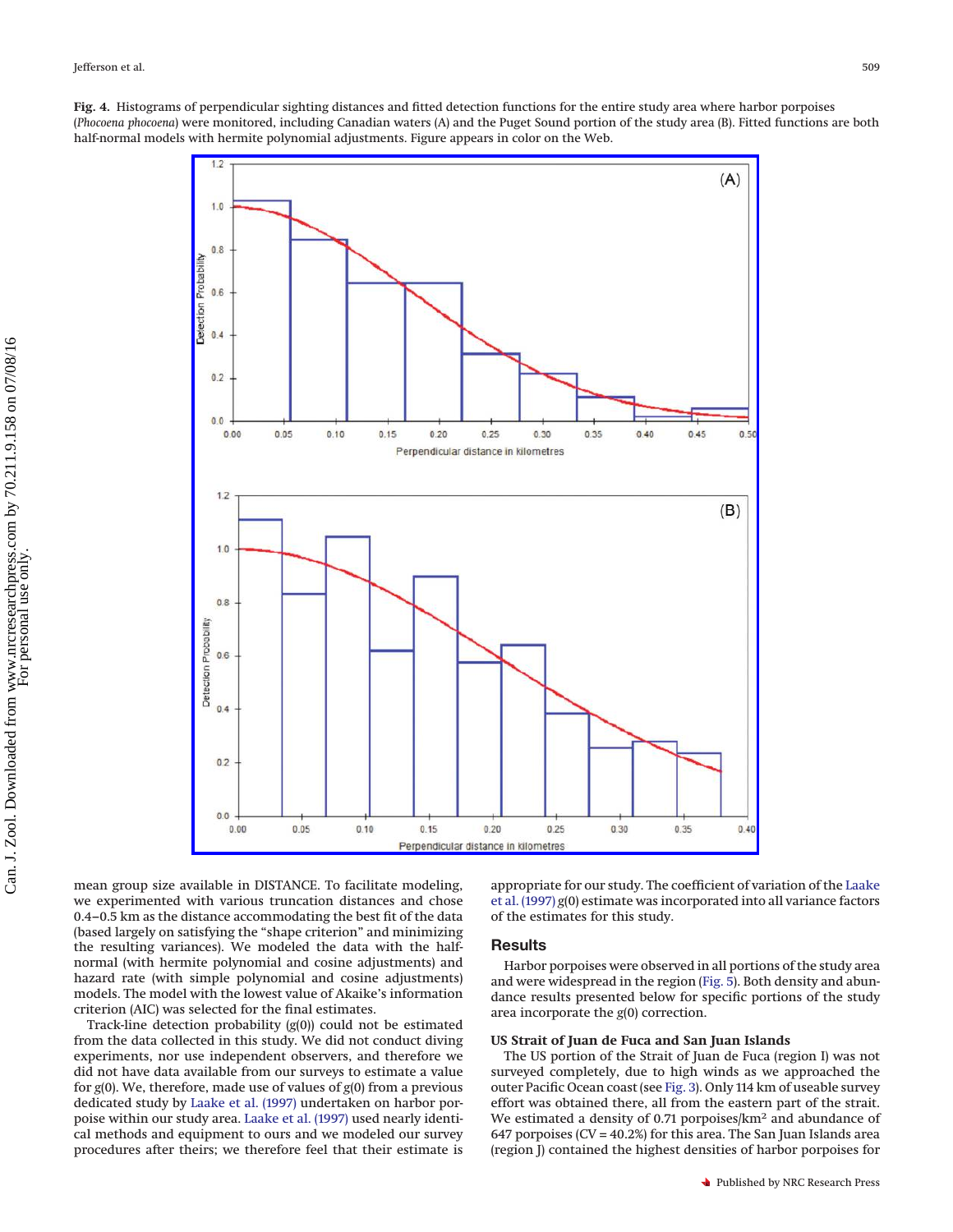<span id="page-5-0"></span>**Fig. 5.** Locations of all sightings of harbor porpoises (*Phocoena phocoena*), showing distribution of sightings in all portions of the study area. Triangles are those sightings used in generating density estimates (on-effort, systematic, Beaufort sea states 0–2, cloud cover 0%–50%), whereas circles are all other sightings. Red is fall, blue is winter, green is spring, and yellow is summer. Note that as survey effort is not even among regions or subregions, the density of sightings does not indicate the density of porpoises. Figure created using software Maptool 2002 (SEATURTLE.ORG, Inc.; available from <http://www.seaturtle.org/maptool/> [27 October 2015].



the entire study area (2.16 porpoises/km<sup>2</sup>). Abundance for the San Juan Islands was estimated at 8103 porpoises (CV = 37.4%; see [Table 2\)](#page-6-0).

#### **Puget Sound**

North Puget Sound contained relatively high densities of porpoises: 1.54 porpoises/km2 with an estimated abundance of 1798 (CV = 43.6%). South Puget Sound and Hood Canal contained much lower densities of 0.68 and 0.73 porpoises/km2, with estimated abundances of 599 (CV =  $42.3\%$ ) and 288 (CV =  $46.0\%$ ) porpoises, respectively. Geographic and seasonal differences in density for the Puget Sound area were assessed by using the entire data set of five surveys conducted during all four seasons in this area between 2013 and 2015 [\(Table 3\)](#page-6-1). When all seasons were pooled, the highest densities were found in Admiralty Inlet (1.46 porpoises/km2) and South Whidbey (2.47 porpoises/km2), with the lowest in Vashon (0.27 porpoises/km2) and Bainbridge (0.23 porpoises/km2) areas. When pooling all seasons and subregions of Puget Sound, the overall estimate of abundance was 2387 porpoises (0.91 porpoises/km2). Seasonal (spring, summer, autumn) abundance (and density) estimates for the region ranged between 2253 (0.9 porpoises/km2) and 4349 (1.6 porpoises/km2). Due to a lack of useable data (resulting from adverse weather), we were not able to calculate a winter abundance estimate, but we did observe harbor porpoises in

Puget Sound in the winter season, confirming their year-round presence.

### **Canadian inland waters**

Less effort was spent surveying waters on the Canadian side of the border, due to primary survey goals and funding limitations. We did obtain a reasonable amount of useable effort in the Canadian Gulf Islands area (region JC), but very little effort was obtained in the Canadian Strait of Juan de Fuca (region IC) (only 80 km and four useable sightings). The estimated abundance of region JC was 1825 porpoises (1.16 porpoises/ $km^2$ , CV = 41.9%), whereas the estimated abundance of region IC was 277 porpoises  $(0.30$  porpoises/km<sup>2</sup>, CV = 107.2%). Due to very small sample sizes and the resulting high CVs, the latter estimate is not considered reliable.

#### **Overall abundance of the Washington Inland Waters stock**

Harbor porpoise density varied widely among different regions of the inland waters of Washington State (and southern BC) (see [Tables 2,](#page-6-0) [3;](#page-6-1) [Fig. 6\)](#page-7-0). However, all surveyed areas were used by harbor porpoises to some extent [\(Fig. 5\)](#page-5-0). Areas of relatively high density were found around the San Juan Islands (2.16 porpoises/km2) and northern Puget Sound (1.54 porpoises/km2), especially around Admiralty Inlet and South Whidbey. An estimated overall abundance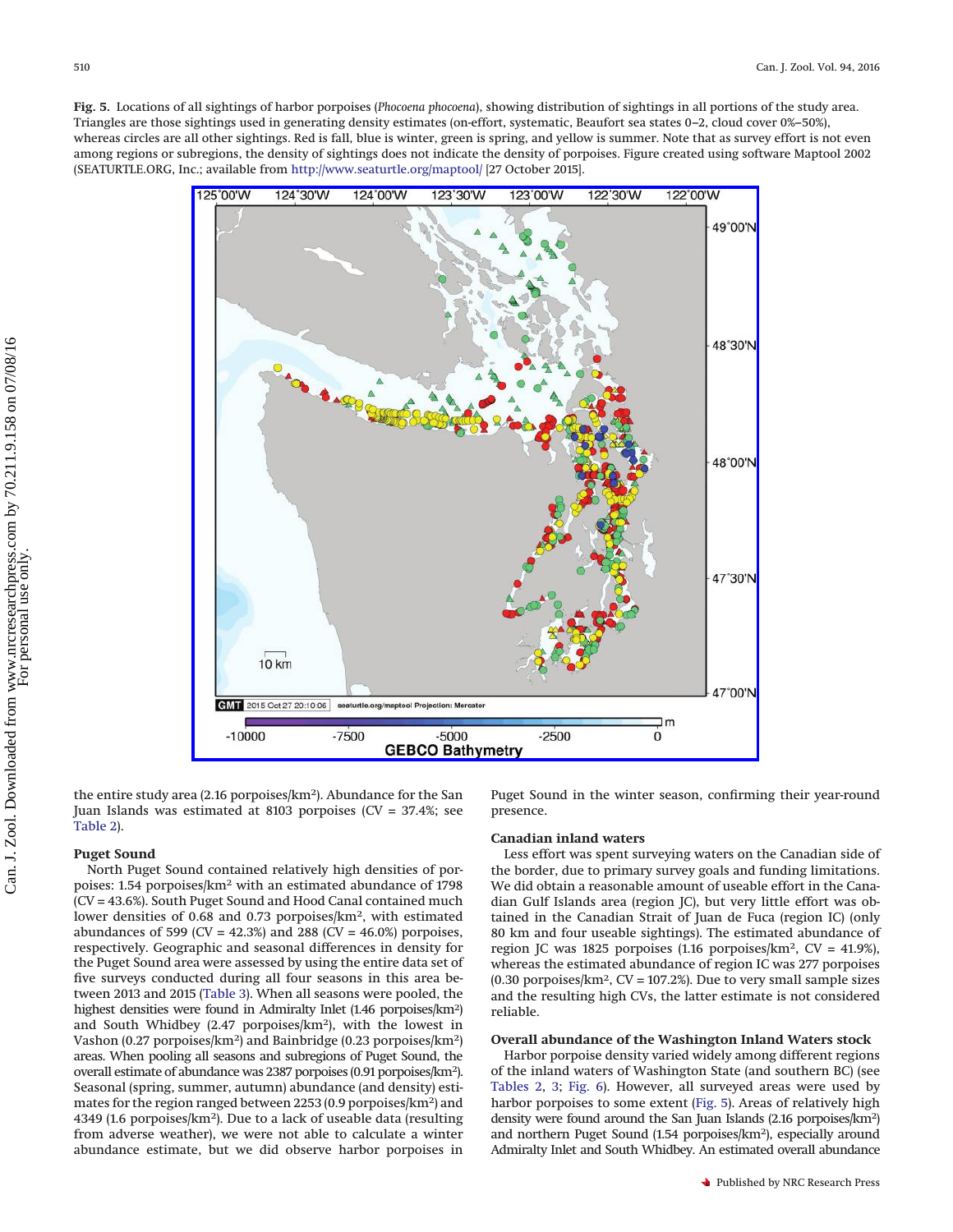| Stratum                             | No. of<br>sightings* | Effort<br>(km) | Mean<br>group size | Track-line detection<br>probability; $g(0)$ | Individual density<br>(no/km <sup>2</sup> ) | 95% CI (density) | Abundance | 95% CI (abundance) | %CV |
|-------------------------------------|----------------------|----------------|--------------------|---------------------------------------------|---------------------------------------------|------------------|-----------|--------------------|-----|
| I (US, Strait of Juan de Fuca)      |                      | 114            | 1.1                | $0.292^{+}$                                 | 0.71                                        | $0.42 - 1.21$    | 647       | $380 - 1103$       | 40  |
| J (US, San Juan Islands)            | 78                   | 418            | 1.5                | $0.292^+$                                   | 2.16                                        | $1.87 - 2.51$    | 8 1 0 3   | $6986 - 9394$      | 37  |
| IC (Canada, Strait of Juan de Fuca) | 4                    | 80             | 1.0                | $0.292^+$                                   | 0.30                                        | $0 - 10462$      | 277       | $0 - 97199$        | 107 |
| JC (Canada, Gulf Islands)           | 19                   | 194            | $1.5\,$            | $0.292^+$                                   | 1.16                                        | $0.73 - 1.84$    | 1825      | $1154 - 2890$      | 42  |
| North Puget Sound                   | 48                   | 618            | 2.5                | $0.292^+$                                   | 1.54                                        | $0.96 - 2.47$    | 1798      | $1120 - 2890$      | 44  |
| South Puget Sound                   | 42                   | 804            | 1.6                | $0.292^{+}$                                 | 0.68                                        | $4.44 - 1.04$    | 599       | $390 - 918$        | 42  |
| <b>Hood Canal</b>                   | 13                   | 236            | 1.7                | $0.292^{+}$                                 | 0.73                                        | $0.41 - 1.31$    | 288       | $161 - 510$        | 46  |
| US waters pooled                    | 189                  | 2270           | 1.7                | $0.292^{+}$                                 | 1.58                                        | $1.35 - 1.85$    | 11 2 3 3  | $9616 - 13120$     | 37  |
| US-Canada waters pooled             | 212                  | 2464           | $1.6\phantom{0}$   | $0.292^{\dagger}$                           | 1.41                                        | $1.21 - 1.64$    | 13 5 38   | $11634 - 15573$    | 37  |

**Table 2.** Harbor porpoise (*Phocoena phocoena*) line-transect parameters and estimates of density and abundance for the entire inland Washington study area, April 2015.

\*Before truncation.

†From Laake et al. [\(1997\).](#page-9-7)

|  |  |  |  |  |  |  | Table 3. Harbor porpoise (Phocoena phocoena) line-transect parameters and estimates of density and abundance for the Puget Sound study area, 2013–2015 |  |  |  |  |  |  |  |
|--|--|--|--|--|--|--|--------------------------------------------------------------------------------------------------------------------------------------------------------|--|--|--|--|--|--|--|
|--|--|--|--|--|--|--|--------------------------------------------------------------------------------------------------------------------------------------------------------|--|--|--|--|--|--|--|

| Season         | Stratum                | No. of<br>sightings* | Effort<br>(km) | Mean<br>group size | <b>Track-line detection</b><br>probability; $g(0)$ | Individual<br>density (no./ $km2$ ) | 95% CI<br>(density) | Abundance | 95% CI<br>(abundance) | %CV |
|----------------|------------------------|----------------------|----------------|--------------------|----------------------------------------------------|-------------------------------------|---------------------|-----------|-----------------------|-----|
|                |                        |                      |                |                    |                                                    |                                     |                     |           |                       |     |
| Seasons pooled | <b>Admiralty Inlet</b> | 48                   | 294            | 1.3                | $0.292^{\dagger}$                                  | 1.46                                | $1.04 - 2.09$       | 377       | 267-534               | 41  |
| Seasons pooled | Bainbridge             | 6                    | 188            | 1.0                | $0.292^{\dagger}$                                  | 0.23                                | $0.10 - 0.55$       | 21        | $10 - 51$             | 55  |
| Seasons pooled | <b>East Whidbey</b>    | 69                   | 1122           | 1.8                | $0.292^{\dagger}$                                  | 0.77                                | $0.48 - 1.20$       | 497       | 322-771               | 43  |
| Seasons pooled | <b>Hood Canal</b>      | 27                   | 661            | 1.6                | $0.292^{+}$                                        | 0.47                                | $0.29 - 0.75$       | 185       | 116-291               | 44  |
| Seasons pooled | Seattle                | 28                   | 381            | 1.3                | $0.292^+$                                          | 0.69                                | $0.28 - 1.69$       | 147       | 58-396                | 57  |
| Seasons pooled | South Whidbey          | 57                   | 373            | 2.2                | $0.292^{\dagger}$                                  | 2.47                                | 1.54-3.94           | 661       | 414-1055              | 44  |
| Seasons pooled | Southern Puget Sound   | 90                   | 1163           | 1.7                | $0.292^+$                                          | 0.89                                | $0.57 - 1.37$       | 404       | 264-627               | 43  |
| Seasons pooled | Vashon                 | 13                   | 720            | 2.3                | $0.292^{+}$                                        | 0.27                                | $0.16 - 0.54$       | 96        | $51 - 171$            | 47  |
| Spring         | Puget Sound pooled     | 103                  | 1658           | 2.2                | $0.292^{+}$                                        | 1.6                                 | $0.93 - 2.92$       | 4349      | 2452-7712             | 47  |
| Summer         | Puget Sound pooled     | 128                  | 1574           | $2.2\phantom{0}$   | $0.292^{\dagger}$                                  | 1.0                                 | $0.69 - 1.49$       | 2674      | 1815-3942             | 42  |
| Fall           | Puget Sound pooled     | 107                  | 1670           | 1.5                | $0.292^+$                                          | 0.9                                 | $0.44 - 1.75$       | 2253      | 1130-4497             | 49  |
| Seasons pooled | Puget Sound pooled     | 338                  | 4902           | 1.7                | $0.292^{+}$                                        | 0.91                                | $0.72 - 1.10$       | 2387      | 1942-2935             | 39  |

\*Before truncation.

<span id="page-6-1"></span><span id="page-6-0"></span>†From Laake et al. [\(1997\).](#page-9-7)

Published by NRC Research Press

Published by NRC Research Press

 $\blacktriangleright$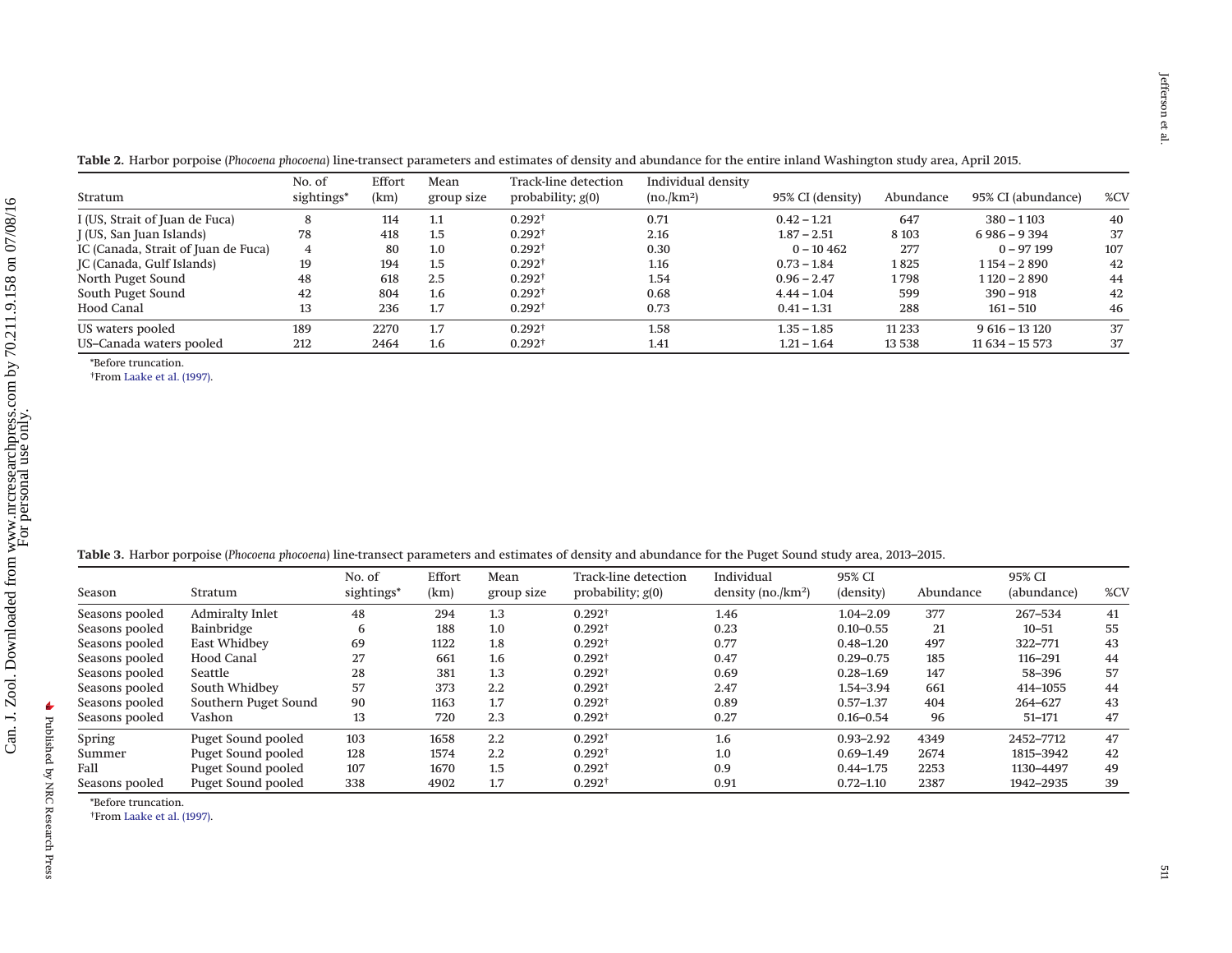<span id="page-7-0"></span>**Fig. 6.** Map showing the estimated densities of harbor porpoise (*Phocoena phocoena*) in the various subregions of the study area. Lightest shading represents the lowest densities (0-0.5 porpoises/km<sup>2</sup>) and darkest shading represents the highest densities (2.1-2.5 porpoises/km<sup>2</sup>). Figure appears in color on the Web.



of the Washington Inland Waters stock was obtained by pooling all data collected in April 2015, resulting in an estimated spring 2015 stock size of 11 233 porpoises (density = 1.58 porpoises/km2, CV = 37%). An additional 2305 porpoises were estimated to occur in adjacent Canadian waters [\(Table 2\)](#page-6-0).

## **Discussion**

#### **Management implications**

Harbor porpoises were considered common in Puget Sound through the 1940s [\(Scheffer and Slipp 1948\)](#page-10-4). They were reported to occur in the northern Sound around Port Townsend and Samish Flats east of Whidbey Island, in the central Sound off Seattle, and even in the very southern Sound around Tacoma, Henderson Bay, and Steilacoom [\(Scheffer and Slipp 1948\)](#page-10-4). By the 1970s, the species became rare in the region for unknown reasons [\(Everitt et al. 1980;](#page-9-8) [Evenson et al. 2016\)](#page-9-2); the species was generally considered absent in Puget Sound in the 1980s and 1990s.

In the early 2000s, opportunistic sightings, strandings, and fisheries bycatches of harbor porpoises in Puget Sound suggested the species had reoccupied the region [\(Osmek et al. 1996;](#page-10-5) [Nysewander](#page-10-6) [et al. 2005;](#page-10-6) [Anderson 2014;](#page-9-3) [Carretta et al. 2015;](#page-9-0) [Huggins et al. 2015\)](#page-9-4). The long-term, detailed surveys by [Evenson et al. \(2016\)](#page-9-2) demonstrated an overall increase in harbor porpoise density from 1994 to 2014 in inland Washington, and also showed the recovery of harbor porpoise in Puget Sound, starting in about 1999–2000 and accelerating from 2006 to 2014. However, no assessments prior to ours were conducted to provide updated abundance estimates in Puget Sound, nor to provide a current stock size estimate for the Washington Inland Waters stock. The present study provides quantitative evidence that harbor porpoises have reoccupied almost all of Puget Sound and are currently present year-round in large numbers. This represents a remarkable "comeback" for the species, though we do not fully understand either the reasons for

the initial decline, nor the subsequent recovery. More work is needed to examine in detail these events from historical data sources.

This study provides the most up-to-date assessment of the density and abundance of the Washington Inland Waters harbor porpoise stock. Our estimate of the total size of the US stock (*N* = 11 233, CV = 37.4%) is slightly higher than the previous 2002–2003 estimate of NMML ( $N = 10682$ ,  $CV = 38%$ ; NMML, unpublished data). Harbor porpoise numbers have increased in the region since the 1990s (see [Calambokidis et al. 1997;](#page-9-6) [Caretta et al. 2015;](#page-9-0) [Evenson et al. 2016\)](#page-9-2). In 1996, only 3509 (CVs = 38%–45%) harbor porpoises were estimated to inhabit the region [\(Calambokidis](#page-9-6) [et al. 1997\)](#page-9-6). Although the results of our analysis are consistent with the idea of a continued increase in the size of the stock since the 1990s and early 2000s, no trends analysis is attempted here. The unknown degree of movements into Canadian and offshore waters confounds any attempt to quantitatively examine the population trend for this stock. In general, however, harbor porpoise populations in the Pacific Northwest are considered to be growing (see [Huggins et al. 2015\)](#page-9-4).

The results of this study provide clear evidence that harbor porpoises have reoccupied Puget Sound (extending all the way to the southern Sound past Tacoma and also including Hood Canal). Because the densities calculated in this study for the northern survey areas (including the Canadian portions) are all slightly lower than those of NMML (see [Tables 2,](#page-6-0) [3\)](#page-6-1), it is possible that there has been a redistribution of porpoises throughout the inland waters. Previous data suggest that harbor porpoises likely inhabited only northern Salish Sea waters in recent decades, with their southernmost extension into Admiralty Inlet. Clearly, virtually all Puget Sound waters are being used as harbor porpoise habitat on a year-round basis (recently, we have made multiple sightings in the winter season as well).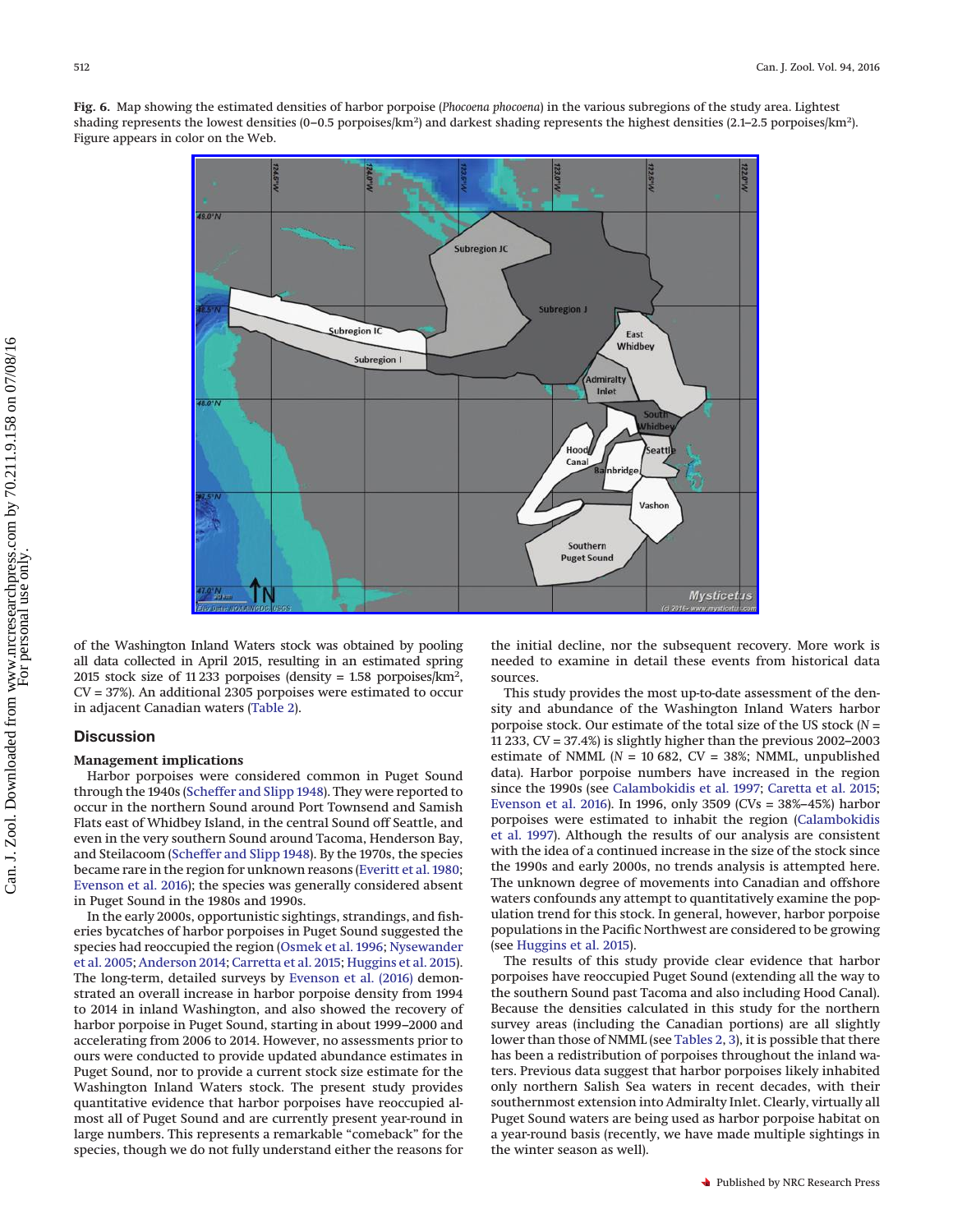"Comebacks" of harbor porpoises have occurred elsewhere and have been documented in European waters, e.g., the North Sea [\(Camphuysen 1994,](#page-9-9) [2004;](#page-9-10) [Reijnders et al. 1996;](#page-10-7) [Addink and](#page-9-11) [Smeenk 1999\)](#page-9-11) and the areas off Brittany (France) and Germany [\(Thomsen et al. 2006;](#page-10-8) [Jung et al. 2009\)](#page-9-12). A situation analogous to that of Puget Sound may have occurred farther south along the US Pacific coast. A major decline in harbor porpoise abundance in the 1940s resulted in San Francisco Bay no longer being considered part of the species' habitat until very recently (see [Carretta et al.](#page-9-0) [2015\)](#page-9-0). Although harbor porpoises remained common along the California coast outside the bay, records inside the bay were very rare throughout the latter part of the 20th century. However, starting in the late 2000s, harbor porpoise sightings and strandings became increasingly common inside the bay. This species is now seen regularly in most waters of San Francisco Bay and has become extremely common and regular at the entrance to the Bay near the Golden Gate Bridge [\(Keener 2011;](#page-9-13) T.A. Jefferson, personal observations).

# **Potential reasons for Puget Sound harbor porpoise decline and recovery**

Greater Puget Sound is the nation's second-largest marine estuary, with about 4.4 million people living around its shores [\(Washington Department of Ecology 2015\)](#page-10-9). Associated anthropogenic activities have dramatically modified the Sound in many ways, including introduction of toxic chemicals, polluted storm water, contamination into tributaries, destruction of natural habitats, extensive shoreline development, escalating shipping and other vessel traffic, and the use of nonselective fishing gear, among other impacts [\(Washington Department of Ecology 2015\)](#page-10-9). All these factors have the potential to affect populations of marine mammal species, especially those as shy and vulnerable as harbor porpoises.

The exact cause or set of causes for both the initial decline of harbor porpoises in Puget Sound and their eventual recovery have not been subjected to detailed systematic scientific study and are thus not fully understood. However, there has been a good deal of discussion of this issue (e.g., [Everitt et al. 1979,](#page-9-14) [1980;](#page-9-8) [Calambokidis](#page-9-15) [and Baird 1994;](#page-9-15) [Osmek et al. 1996;](#page-10-5) [Anderson 2014;](#page-9-3) [Carretta et al.](#page-9-0) [2015;](#page-9-0) [Evenson et al. 2016\)](#page-9-2). Most proposed causes for the harbor porpoise decline focus on several issues: fisheries bycatch, disturbance from vessels and noise, pollution, competition with Dall's porpoise (*Phocoenoides dalli* (True, 1885)), and habitat loss and degradation. We will discuss each of these in turn below.

Bycatch of harbor porpoises in fisheries, especially those using gill nets, is often cited as the likely major reason for the decline of harbor porpoises in the Sound (see [Osmek et al. 1996;](#page-10-5) [West 2004;](#page-10-10) [Carretta et al. 2015\)](#page-9-0). Although we were not able to find quantitative data on such, it is well known that the use of gill nets increased throughout inland waters of Washington in the 20th century (as it did nearly everywhere, especially true after World War II). Gill-net fisheries are widely recognized as the single most important threat to populations and species of porpoises globally (see [Jefferson and Curry 1994\)](#page-9-16). There are a number of gill-net fisheries (mostly targeting salmon) by commercial and tribal fishermen operating in Puget Sound; bycatch of harbor porpoises has been documented in many of these (see [Carretta et al. 2015\)](#page-9-0). Due to the lack of onboard observer data, bycatch rates by fishery are generally unknown. However, in the 1990s, total fisheries bycatch was speculated to have been just below the NMFS-designated and Marine Mammal Protection Act regulated potential biological removal (PBR) limit for the stock [\(West 2004\)](#page-10-10). However, since fishing effort has decreased in recent years (apparently concomitant with the increase in harbor porpoise numbers) [\(Carretta et al. 2015\)](#page-9-0), the circumstantial evidence for a link between porpoise status and gill-net fishing appears to be supported.

Disturbance, primarily from vessel traffic and anthropogenic noise, is another oft-mentioned possible cause of the harbor porpoise decline [\(Osmek et al. 1996;](#page-10-5) [West 2004\)](#page-10-10). This species is considered to be relatively skittish and susceptible to large-scale human-caused disturbance factors (e.g., shipping, small boat traffic, marine construction activities). There are some cases around the world for which harbor porpoise declines have been suggestively linked with heavy vessel presence and noise (e.g., [Keener](#page-9-13) [2011\)](#page-9-13). Certainly, the primary Puget Sound shipping ports of Seattle, Tacoma, and Olympia underwent a period of major growth throughout most of the 20th century. Again, while we could not find solid numbers, we expect that this growth has continued to the present, and so the apparent link with the recovery of harbor porpoises does not appear to be supported.

A third potential cause of the porpoise decline is water pollution [\(Osmek et al. 1996;](#page-10-5) [West 2004\)](#page-10-10). Puget Sound, like most inland bodies of water adjacent to major urban centers in the US, was heavily polluted through the latter half of the 1900s. Heavy and trace metals, pesticides (such as DDT and its derivatives), PCBs, butyltins, and more recently flame retardants and other toxins have been introduced into the marine environment, with oftendevastating consequences for wildlife (see [Reijnders et al. 2009](#page-10-11) for marine mammal examples). Harbor porpoises, as top predators, tend to bioaccumulate some of these contaminants, with adverse effects (see [Reijnders et al. 2009\)](#page-10-11). The landmark environmental legislation of the 1960s and 1970s (e.g., Clean Water Act, Environmental Protection Act, Endangered Species Act) and subsequent legislative efforts have resulted in Puget Sound waters being much "cleaner" today than they were in the middle half of the 20th century [\(PSEMP 2015\)](#page-10-12). Both DDTs and PCBs reached their peaks in local waters in the 1960s and have been on a steady decline in recent decades [\(Lefkovitz et al. 1997\)](#page-10-13). Similar to the bycatch hypothesis, and considering the probable time lag, a potential link between pollution and harbor porpoise status in Puget Sound therefore seems reasonable.

Competition with Dall's porpoise has also been mentioned as a possible reason for the decline and more recent comeback of harbor porpoises in Puget Sound (see [Osmek et al. 1996;](#page-10-5) [Evenson](#page-9-2) [et al. 2016\)](#page-9-2). There is strong overlap in habitat and prey species between the two closely related species in inland Washington waters [\(Walker et al. 1998;](#page-10-14) [Nichol et al. 2013\)](#page-10-15). Another factor may be interspecific mating of male harbor porpoises with female Dall's porpoises in these waters [\(Willis et al. 2004\)](#page-10-16). This has not been directly observed, but is inferred, and is likely disruptive to Dall's porpoises. Dall's porpoise males are also thought to attend and "mate-guard" receptive females, apparently aggressively [\(Willis et al. 2004\)](#page-10-16). If they direct this behavior toward female harbor porpoises in the inland waters of Washington and BC, it would suggest that this may cause some harassment and disruption of harbor porpoise reproductive behavior (see [Willis and Dill](#page-10-17) [2007\)](#page-10-17). Certainly, Dall's porpoises used to be common in Puget Sound, enough so that in at least northern Puget Sound (around Whidbey Island) in the 1980s, directed photo-identification studies could be conducted on this species [\(Miller 1989,](#page-10-18) [1990\)](#page-10-19). The latter species now appears to be very rare in Puget Sound [\(Evenson](#page-9-2) [et al. 2016\)](#page-9-2). Our own surveys have logged only one sighting of one individual during our extensive aerial surveys (13 908 km in all four seasons) throughout Puget Sound. Similarly, only four small groups of Dall's were detected in 3329 km of effort in the northern waters of inland Washington. In the late 1990s, 1545 Dall's porpoises (CV = 43%) were estimated to occur in inland Washington waters [\(Calambokidis et al. 1997\)](#page-9-6); clearly, this species has dramatically declined in abundance in this area (U¨ [2009;](#page-10-1) [Evenson et al.](#page-9-2) [2016\)](#page-9-2).

A final issue (or perhaps more accurately, a class of issues) may be overall habitat loss and degradation. Although [West \(2004\)](#page-10-10) did not view this as a likely major issue specifically for harbor porpoises, it is known to be related to declines of many other wildlife species in the Puget Sound ecosystem, including salmon (e.g., [Cassillas et al. 1995\)](#page-9-17). Examples of such habitat degradation that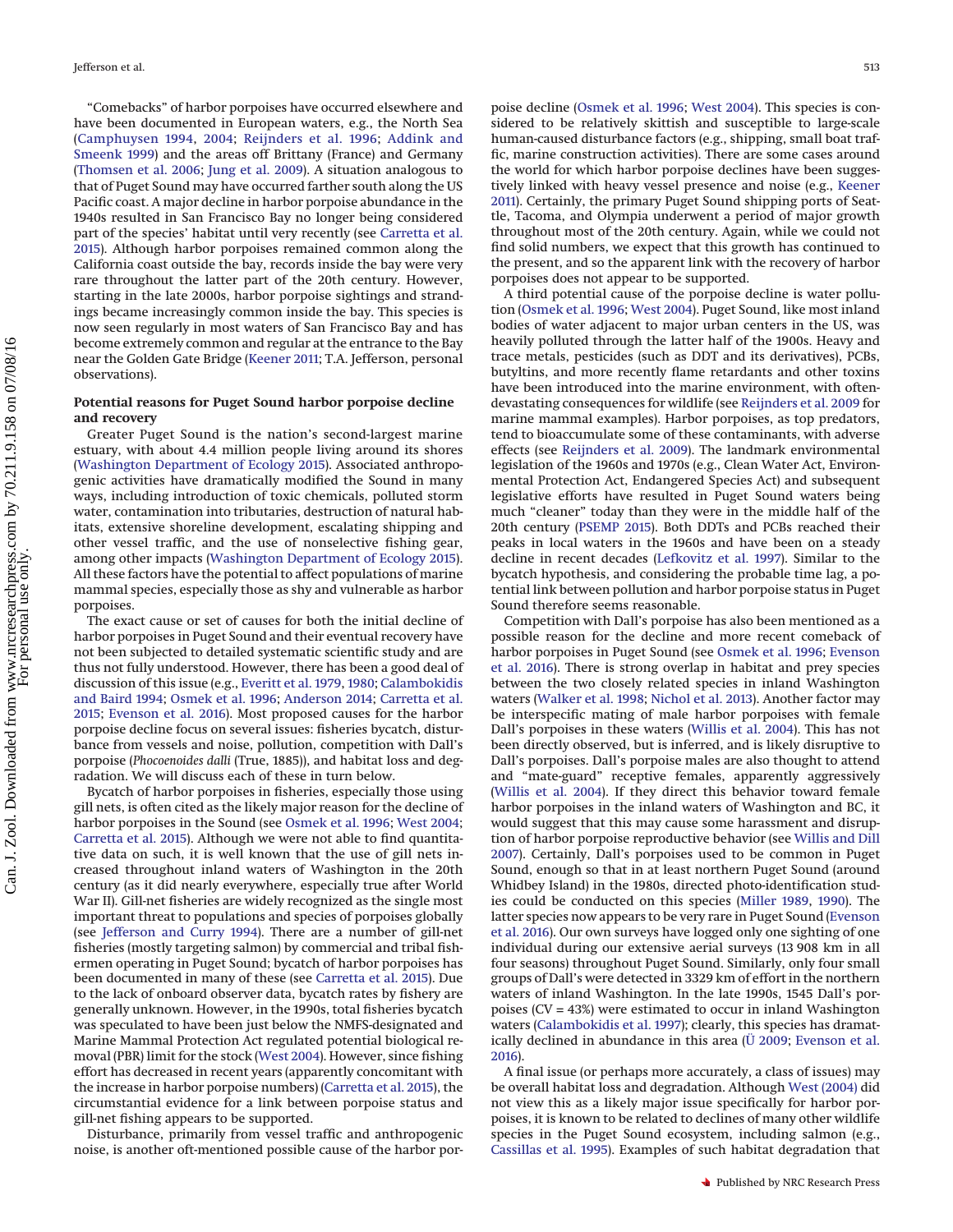may have influenced harbor porpoises are the extensive shoreline modification and impairment that have occurred in the Sound (see [Simenstad et al. 2011\)](#page-10-20), especially around the industrial centers of Seattle, Tacoma, and Olympia. About 40% of the shoreline of Puget Sound has been altered for human use in some way [\(Fresh](#page-9-18) [et al. 2011\)](#page-9-18). In fact, [Everitt et al. \(1979\)](#page-9-14) suggested that the loss of inshore habitat to commercial development may have played an important role in the disappearance of harbor porpoises from the southern Sound. Add to this the major unnatural changes (both increases and decreases) in the abundance of some forage fish and invertebrates that may be (directly or indirectly) prey of harbor porpoises. For instance, Pacific herring (*Clupea pallasii* Valenciennes in Cuvier and Valenciennes, 1847) (a major prey species of harbor porpoises throughout the Pacific Ocean; [Read 1999\)](#page-10-21) and surf smelt (*Hypomesus pretiosus* (Girard, 1854)) have declined in the past four decades, whereas Pacific sand lance (*Ammodytes hexapterus* Pallas, 1814) and three-spined stickleback (*Gasterosteus aculeatus* L., 1758) populations have increased (see [Greene et al. 2015\)](#page-9-19).

Habitat modification issues may have been somewhat overlooked in past discussions of the Puget Sound harbor porpoise issue. Certainly, the wide variety of sweeping changes that have occurred to the habitat (including physical, biological, and chemical perturbations) over the many decades since porpoises were known to be common have had the potential to substantially add to the seemingly more-obvious problems caused by bycatch, pollution, and disturbance.

#### <span id="page-9-7"></span>**Conclusions**

The results of the current study fill the critical need for an updated assessment of the status and abundance of the Washington Inland Waters harbor porpoise stock to facilitate informed management in US waters. However, it is now clear that this stock's range is not limited to Washington inland waters, but that movements north into Canadian waters and west into the outer coastal waters are likely. Results are especially important in providing documentation of an apparent conservation success story (i.e., because fisheries have been better managed and water pollution has been cleaned up, harbor porpoises have returned to their traditional habitats). Harbor porpoises have reoccupied Puget Sound, a major part of their habitat that was abandoned for perhaps more than half a century. They are now using this habitat for important life functions, including feeding, resting, socializing, and calf rearing. In a world increasingly impacted by a myriad of human activities, such reoccupations are relatively rare (at least in the marine mammal field). We can use such events to motivate the pursuit of challenging conservation objectives and provide some sense of optimism that it may not be too late for other species (such as the closely related vaquita (*Phocoena sinus* Norris and McFarland, 1958), a species nearly wiped out due to fishingnet entanglement), which are facing a high risk of extinction or extirpation in the near future.

### **Acknowledgements**

The surveys for this study were conducted with funding provided by the US Navy and the US National Marine Mammal Laboratory (NMML), National Marine Fisheries Service (NMFS). We are grateful to R. DeLong of NMML, as well as US Navy personnel A. Balla-Holden (US Pacific Fleet) and S. Hanser (Naval Facilities Engineering Command (NAVFAC) Pacific), for their support, coordination, and facilitation in implementing this marine mammal aerial monitoring. J. Laake, P. Wade, B. Hanson, and M. Ferguson were very helpful in survey design and providing advice on data analysis procedures. Thanks for field, data, and (or) report assistance from D. Steckler, M. Deakos, K. Lomac-MacNair, T. Hanks, R. Grady, C. Bacon, J. Hopkins, M. Moore, V. James, M. Cotter, H. Dramis, O. Bates, R. Wachtendonk, and S. Leonard. Special thanks go to our excellent and safety-conscious Aspen pilots, B. Hansen and A. Blasingame, and Aspen's manager, R. Throckmorton. We are grateful also to HDR, Inc. and especially to K. Ampela for assistance in arranging funding, planning surveys, and reviewing earlier versions of the manuscript. Surveys were conducted under NMFS permits #14451 and #15569. We thank two anonymous reviewers for their comments on an earlier version of the manuscript.

#### **References**

- <span id="page-9-11"></span>Addink, M.J., and Smeenk, C. 1999. The harbour porpoise *Phocoena phocoena* in Dutch coastal waters: analysis of stranding records for the period 1920–1994. Lutra, **41**: 55–80.
- <span id="page-9-3"></span>Anderson, D. 2014. Harbor porpoise return to the south Puget Sound: using bioacoustics methods to monitor a recovering population. Master's thesis, Evergreen State College, Olympia, Wash.
- <span id="page-9-5"></span>Buckland, S.T., Anderson, D.R., Burnham, K.P., Laake, J.L., Borchers, D.L., and Thomas, L. 2001. Introduction to distance sampling: estimating abundance of biological populations. Oxford University Press, Oxford, UK.
- <span id="page-9-15"></span>Calambokidis, J., and Baird, R.W. 1994. Status of marine mammals in the Strait of Georgia, Puget Sound and the Juan de Fuca Strait and potential human impacts. *In* Review of the marine environment and biota of Strait of Georgia, Puget Sound and Juan de Fuca Strait. *Edited by* R.C.H. Wilson, R.J. Beamish, F. Aitkens, and J. Bell. Can. Tech. Rep. Fish. Aquat. Sci. No. 1948. pp. 282–303.
- <span id="page-9-6"></span>Calambokidis, J., Osmek, S., and Laake, J.L. 1997. Aerial surveys for marine mammals in Washington and British Columbia inside waters. Unpublished contract report for NOAA Contract 52ABNF-6-00092 by Cascadia Research Collective, Olympia, Wash.
- <span id="page-9-9"></span>Camphuysen, C.J. 1994. The harbour porpoise *Phocoena phocoena* in the southern North Sea. II. A come-back in Dutch coastal waters. Lutra, **37**: 54–61.
- <span id="page-9-10"></span>Camphuysen, K. 2004. The return of the harbour porpoise (*Phocoena phocoena*) in Dutch coastal waters. Lutra, **47**: 135–144.
- <span id="page-9-0"></span>Carretta, J.V., Oleson, E., Weller, D.W., Lang, A.R., Forney, K.A., Baker, J., Muto, M.M., Hanson, B., Orr, A.J., Huber, H., Lowry, M.S., Barlow, J., Moore, J.E., Lynch, D., Carswell, L., and Brownell, R.L., Jr. 2015. U.S. Pacific marine mammal stock assessments: 2014. NOAA Tech. Memo. NMFS-SWFSC No. 549.
- <span id="page-9-17"></span>Cassillas, E., Arkoosh, M.A., Clemons, E., Hom, T., Misitano, D., Collier, T.K., Stein, J.E., and Varanasi, U. 1995. Chemical contaminant exposure and physiological effects in outmigrant juvenile chinook salmon from urban estuaries of Puget Sound. *In* Proceedings of Puget Sound Research '95 Conference, Bellevue, Wash., 12–14 Jan. 1995. Vol. 2. Puget Sound Water Quality Action Team, Olympia, Wash. pp. 657–677.
- <span id="page-9-2"></span>Evenson, J.R., Anderson, D., Murphie, B.L., Cyra, T.A., and Calambokidis, J. 2016. Disappearance and return of harbor porpoise to Puget Sound: 20 year pattern revealed from winter aerial surveys. Technical report by the Washington Department of Fish and Wildlife, Olympia, Wash., and Cascadia Research Collective, Olympia, Wash.
- <span id="page-9-14"></span>Everitt, R.D., Fiscus, C.H., and Delong, R.L. 1979. Marine mammals of northern Puget Sound and the Straits of Juan de Fuca. NOAA Tech. Memo. ERL-MESA No. 41.
- <span id="page-9-8"></span>Everitt, R.D., Fiscus, C.H., and Delong, R.L. 1980. Northern Puget Sound marine mammals. Interagency Energy/Environmental R&D Program Report, USDA NOAA, Seattle, Wash., and US EPA, Washington, D.C. U.S. DOC/EPA Rep. No. 600-7-80-139.
- <span id="page-9-18"></span>Fresh, K., Dethier, M., Simenstad, C., Logsdon, M., Shipman, H., Tanner, C., Leschine, T., Mumford, T., Gelfenbaum, G., Shuman, R., and Newton, J. 2011. Implications of observed anthropogenic changes to the nearshore ecosystems in Puget Sound. Prepared for the Puget Sound Nearshore Ecosystem Restoration Project. Tech. Rep. No. 2011-03.
- <span id="page-9-19"></span>[G](http://www.nrcresearchpress.com/action/showLinks?crossref=10.3354%2Fmeps11251)reene, C., Kuehne, L., Rice, C., Fresh, K., and Penttila, D. 2015. Forty years of change in forage fish and jellyfish abundance across greater Puget Sound, Washington (USA): anthropogenic and climate associations. Mar. Ecol. Progr. Ser. **525**: 153–170. doi[:10.3354/meps11251.](http://dx.doi.org/10.3354/meps11251)
- <span id="page-9-4"></span>[H](http://www.nrcresearchpress.com/action/showLinks?pmid=26203880&crossref=10.3354%2Fdao02887)uggins, J.L., Raverty, S.A., Norman, S.A., Calambokidis, J., Gaydos, J.K., Dufffield, D.A., Lambourn, D.M., Rice, J.N., Hanson, B., Wilkinson, K., Jeffries, S.J., Norberg, B., and Barre, L. 2015. Increased harbor porpoise mortality in the Pacific Northwest, USA: understanding when higher levels may be normal. Dis. Aquat. Org. **115**: 93–102. doi[:10.3354/dao02887.](http://dx.doi.org/10.3354/dao02887) PMID: [26203880.](http://www.ncbi.nlm.nih.gov/pubmed/26203880)
- <span id="page-9-16"></span>[J](http://www.nrcresearchpress.com/action/showLinks?crossref=10.1016%2F0006-3207%2894%2990363-8&isi=A1994MT61400011)efferson, T.A., and Curry, B.E. 1994. A global review of porpoise (Cetacea: Phocoenidae) mortality in gillnets. Biol. Conserv. **67**: 167–183. doi[:10.1016/0006-](http://dx.doi.org/10.1016/0006-3207(94)90363-8) [3207\(94\)90363-8.](http://dx.doi.org/10.1016/0006-3207(94)90363-8)
- <span id="page-9-12"></span>[J](http://www.nrcresearchpress.com/action/showLinks?crossref=10.1017%2FS0025315409000307)ung, J.L., Stephan, E., Louks, M., Alfonsi, E., Liret, C., Carpenter, F.G., and Hassani, S. 2009. Harbour porpoises (*Phocoena phocoena*) in north-western France: aerial survey, opportunistic sightings and strandings monitoring. J. Mar. Biol. Assoc. U.K. **89**: 1045–1050. doi[:10.1017/S0025315409000307.](http://dx.doi.org/10.1017/S0025315409000307)
- <span id="page-9-13"></span>Keener, W. 2011. Safe harbor: welcoming porpoise back to San Francisco Bay. Bay Nature, **11**: 22–26.
- <span id="page-9-1"></span>[L](http://www.nrcresearchpress.com/action/showLinks?crossref=10.2307%2F3802415)aake, J.L., Calambokidis, J., Osmek, S.D., and Rugh, D.J. 1997. Probability of detecting harbor porpoise from aerial surveys: estimating *g*(0). J. Wildl. Manage. **61**: 63–75. doi[:10.2307/3802415.](http://dx.doi.org/10.2307/3802415)